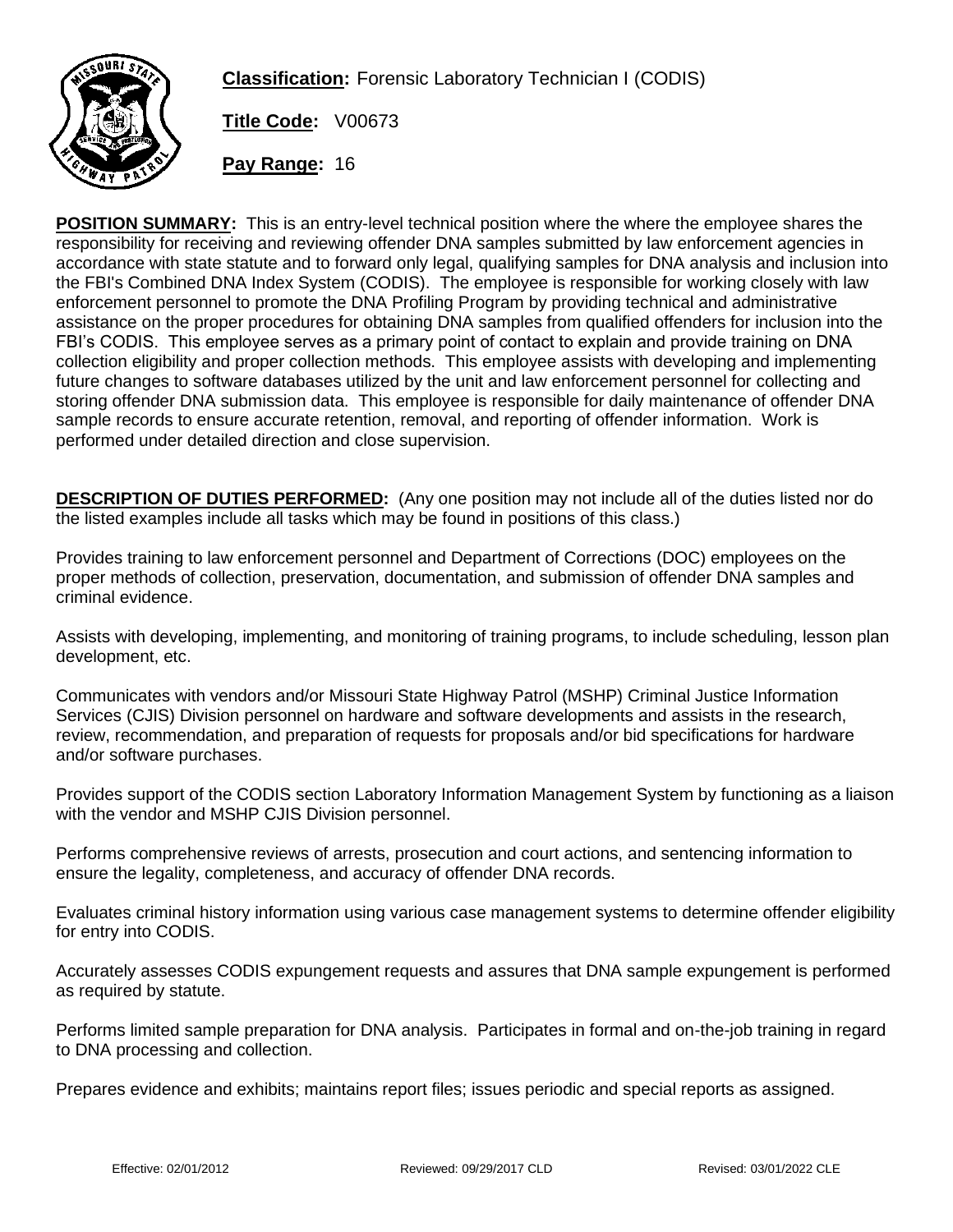## **Classification:** Forensic Laboratory Technician I (CODIS) Page 2

Assists instructors conducting training of law enforcement personnel about DNA processing and collection.

Participates in the proficiency testing program for the section if applicable.

Reviews procedure manuals, publications, etc. within the chosen/related discipline.

Performs job related travel as required, to include overnight stays.

Performs other related duties as assigned.

## **REQUIRED KNOWLEDGE, SKILLS, AND ABILITIES:** Ability to read English effectively.

Ability to communicate in English clearly and concisely, both orally and in writing.

Ability to learn and practice safety rules and procedures associated with laboratory equipment and chemicals.

Ability to perform work in accordance with prescribed procedures, make accurate observations of test results, and prepare accurate records and reports.

Ability to compile and prepare information for presentations.

Ability to maintain composure while under cross-examination in regard to personal and scientific qualifications and defend laboratory findings in court.

Ability to work with restricted, highly sensitive information in a confidential and professional manner.

Ability to establish and maintain effective working relations with others.

Ability to properly use or learn to use laboratory equipment, computer and photography equipment, and chemicals.

Ability to work with material that may be biohazardous or of a sexual nature relating to criminal activity (e.g. written material, photographs, and/or verbal language, etc.).

Ability to work hours as assigned.

Possess or ability to obtain a valid Missouri Driver license.

Ability to perform job-related travel (e.g. appearing in court, attending and conducting training meetings and seminars, etc.)

Ability to learn about the collection, examination, and preparation of evidence.

Ability to distinguish colors necessary to perform laboratory tests.

Ability to learn compliance criteria established by the ANSI-ASQ National Accreditation Board (ANAB).

Ability to effectively plan, develop, and organize materials for use in training programs.

Ability to plan daily activities and work independent of direct supervision.